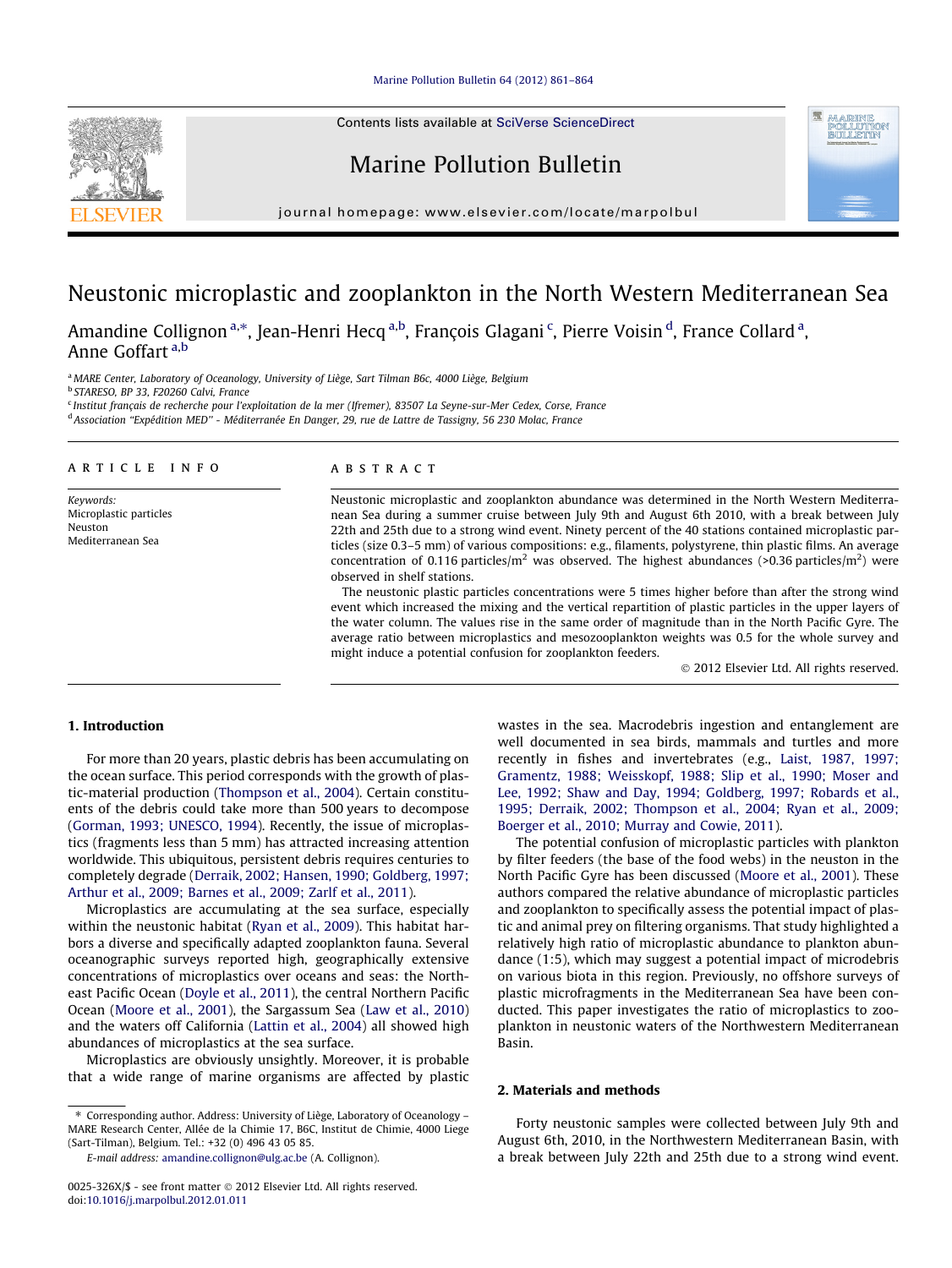<span id="page-1-0"></span>The samples were collected at sea. A greater sampling effort was made across the Liguro-Provençal Front (Fig. 1). The stations have been numbered 1–41 (station 8 was excluded due to a sampling problem).

The samples were collected with a manta trawl net lined with 0.333 mm mesh ([Ryan et al., 2009\)](#page-3-0). The size of the rectangular net opening was  $0.6 \times 0.2$  m<sup>2</sup>. The trawl sampled the top 10 cm of the sea surface at an average speed of 2.5 knots for 20 min for each sample. The trawl was towed from a boom installed on the side of the boat to prevent the disturbance of the debris by the bow wave.

Before transferring the samples from the collector to the jar, the net was washed to collect all plankton and debris stuck in the mesh. The samples were then reduced to a volume of 0.20 L and fixed in 2.5% formalin.

The samples were placed in graduated cylinders to separate the plastic particles from organic tissue by gravity. The organic tissue sank and was deposited relatively thickly on the bottom of the tubes, whereas the plastic fragments floated. The organic tissue and the plastic were examined, sorted and measured under a binocular microscope. Plastic particles between 0.333 and 5 mm in size were considered. The abundance of microplastic particles was expressed as number per sea surface area sampled (particles/m<sup>2</sup>). The microplastic particles were weighed (accuracy: 0.1 mg) after drying the material for 24 h at 50  $\degree$ C.

The zooplankton volume was measured after 24 h of sedimentation in the graduated cylinders. The dry weight of zooplankton has been estimated according to the ratio of 20.3 mg/mL obtained experimentally [\(Leborgne, 1975](#page-3-0)). The results are expressed in mg/  $m<sup>2</sup>$ .

### 3. Results and discussion

Ninety percent of the 40 stations contained microplastic particles (size 0.333–5 mm) of various types: e.g., filaments, polystyrene, or thin plastic films. Thirty percent of the samples contained more than 0.1 particles/m<sup>2</sup>. A total of 4371 microplastic particles, with a total dry weight of 7.9 g, were collected. The mean weight of the microplastics was 1.81 mg per particle, with a mean concentration of 2.02 mg/m<sup>2</sup>. An average concentration of

#### Table 1

Synthesis of the survey results (mean microplastic particles and zooplankton).

|                                | <b>M</b> Icroplastics |                   | Zooplankton dry weight |
|--------------------------------|-----------------------|-------------------|------------------------|
|                                | particles/ $m2$       | mg/m <sup>2</sup> | mg/m <sup>2</sup>      |
| Mean value                     | 0.116                 | 0.202             | 0.438                  |
| Minimal value                  | 0                     | 0                 | 0.041                  |
| Maximal value                  | 0.892                 | 2.28              | 1.81                   |
| East part (mean)               | 0.164                 | 0.306             | 0.406                  |
| Western part (mean)<br>(Storm) | 0.050                 | 0.060             | 0.480                  |

0.116 particles/ $m<sup>2</sup>$  was observed over the total area investigated (Table 1).

The values of plastic particle abundance fluctuated widely between the stations: 0 particles/ $m<sup>2</sup>$  at stations 27-28-29-31 (Occidental part); 0.010 particles/ $m^2$  at station 33 (Marseille); 0.892 particles/ $m^2$  at station 9 (Elba Island) (Figs. 1 and 2). The highest abundances (>0.36 particles/ $m<sup>2</sup>$ ) were observed at the shelf stations (Elba Island and Portofino) associated with the wind direction and in the coastal portion of a transect of 10 stations oriented perpendicular to the Western Corsican coast, where a convergence area is associated with the Liguro-Provençal Front [\(Goffart et al.,](#page-3-0) [2002\)](#page-3-0). During the first period of the survey (Zone A), 61% of the stations showed an average abundance of microplastics greater than 0.05 particles/ $m^2$ . This percentage decreased to 19% for the stations sampled in the second period of the survey (Zone B). This difference could be explained by the impact of the velocity and direction of the wind ([Fig. 3](#page-2-0)). The microplastic particle concentrations measured during the first part of the survey (mean:  $0.306$  mg/m<sup>2</sup>; stations 1–24, Eastern area) before the strong wind event were 5 times higher than those measured during the second part of the survey (mean:  $0.060 \text{ mg/m}^2$ ; stations 25–41, Western area). This significant difference may be explained by the drastic changes in wind conditions (wind force 5–6 B) during the second part of the survey. The resulting wind stress increased the mixing and the vertical redistribution of the plastic particles in the upper layers of the water column.

The mean abundance of microplastics estimated here is of the same order of magnitude as that found for the North Pacific Gyre  $(0.334 \text{ particles/m}^2, \text{ Moore et al., } 2001).$  However, the present



Fig. 1. Distribution of the zooplankton dry weight and the mass of the microplastic particles ( $mg/m<sup>2</sup>$ ) present in the neuston samples collected in the two areas.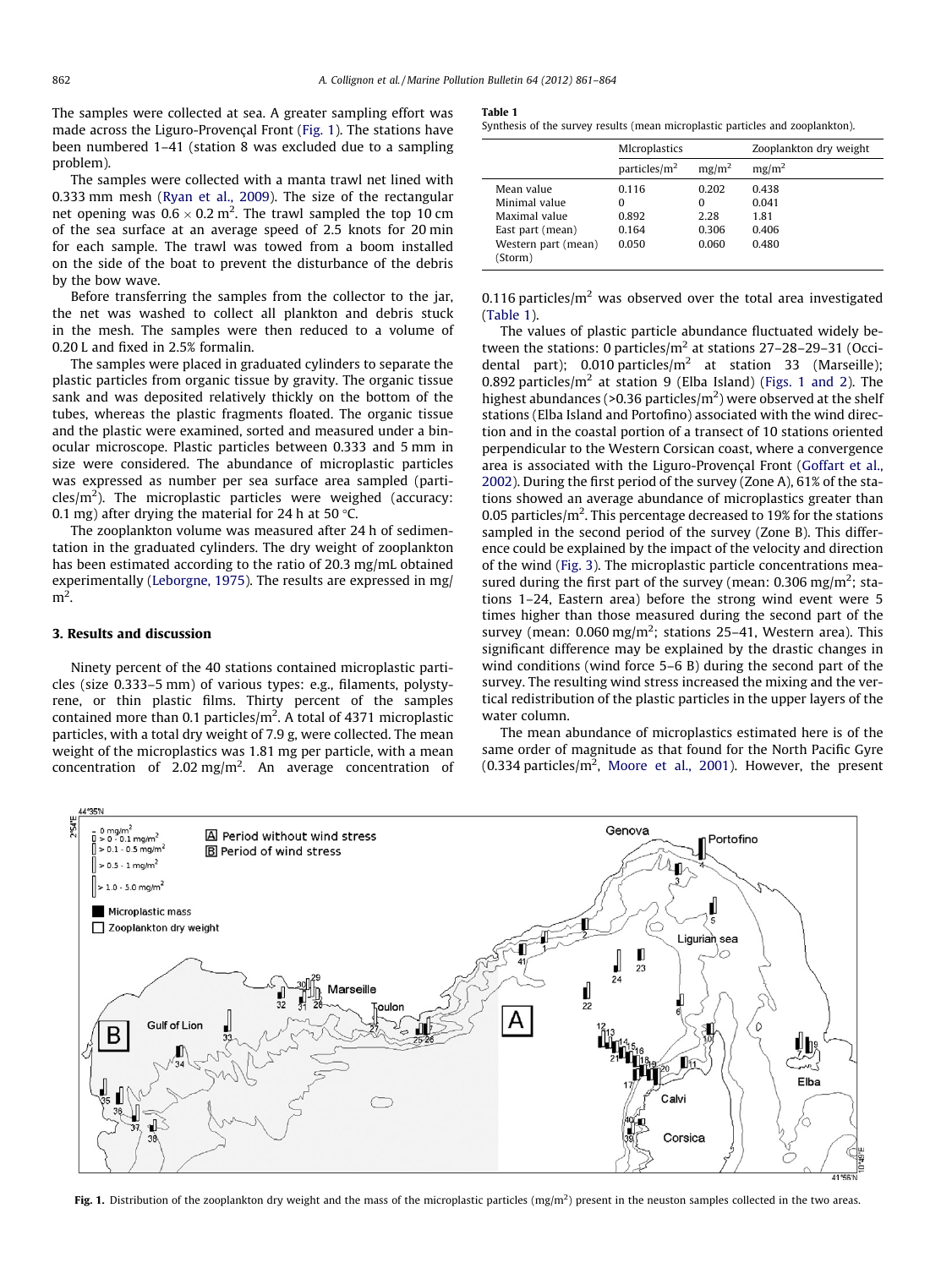<span id="page-2-0"></span>

Fig. 2. Amount of plastic (particles/ $m<sup>2</sup>$ ) at the different stations.



Fig. 3. Frequency of the stations related to the classes of microplastic abundance (particles/m<sup>2</sup>) for both parts of the survey (without wind stress and after wind stress).

values are significantly higher than those obtained from 20 years of monitoring in the Caribbean Sea (0.001 particles/ $m^2$ ) and in the Gulf of Maine (0.002 particles/ $m<sup>2</sup>$ ) as well as in the North Atlantic Gyre (0.020 particles/ $m^2$ ), where the Subtropical Convergence is responsible for the accumulation of floating particles ([Law et al.,](#page-3-0) [2010](#page-3-0)) [\(Table 2](#page-3-0)). It is probable that the high microdebris abundances obtained in this assessment are due to the specific configuration of the semi-enclosed Mediterranean system. The Mediterranean is subject to permanent waste inputs, such as that occurring on the continental shelf of the Golf du Lion. This area is affected by the outflow from the Rhone River and by NW winds (the Mistral and Tramontane winds) that flush wastes towards offshore waters [\(Galgani et al., 2000](#page-3-0)).

This first set of results suggests that the mean weight of particles was smaller in this study (1.81 mg) than in the North Pacific Gyre (14.97 mg). In the North Pacific Gyre, microplastics derived from fishing or nautical activities were primarily encountered ([Moore et al., 2002](#page-3-0)). In contrast, smaller material flushed at sea from continental output was recorded in Northwestern Mediterranean coastal waters, where most of the particles (69%) were smaller than 2 mm. This difference could be due to more intense mechanical action, a longer residence time (older debris) or more substantial fouling involving larger debris.

The zooplankton weight fluctuated between 0.041 mg/m<sup>2</sup> and 1.81 mg/ $m<sup>2</sup>$ , and the average zooplankton weight was similar in the western (0.480 mg/m<sup>2</sup>) and the eastern (0.406 mg/m<sup>2</sup>) parts of the area investigated [\(Table 1](#page-1-0)). The zooplankton, unlike the microplastics, is relatively unaffected by wind stress and mixing and can swim to maintain its distribution in the neustonic layers. The average ratio between the microplastic and mesozooplankton weights was 0.5 for the whole survey and is relatively low compared to other regions [\(Moore et al., 2001](#page-3-0)).

Few studies have addressed the impact of microplastics on filter-feeding organisms or other planktivorous animals. Microplastics in great abundance within the photic zone could both compete with and threaten the plankton. The neustonic habitat is a feeding area for various organisms that capture plankton actively or through water filtering. Laboratory experiments demonstrate that amphipods, barnacles and worms could ingest microplastics. In these experiments, plastic fragments were found in the stomachs of the experimental animals [\(Thompson et al.,](#page-3-0) [2004](#page-3-0)). Salps can also be affected ([Moore et al., 2001\)](#page-3-0) because they cannot differentiate plastic fragments from plankton. Microplastics were found in the guts of certain planktivorous fishes (Myctophidae, Stomiidae and Scomberesocidae) in the North Pacific Gyre, with an average of 2.1 pieces per fish [\(Boerger et al., 2010](#page-3-0)). In the Mediterranean during the present survey, plastic microdebris were found in the stomachs of myctophids (Myctophum punctatum) (Laboratoire Biodoxis/Foundation CIMA, unpublished data).

In conclusion, many aspects of the distribution and impact on the environment of microplastics require further study. The physiological effects related to plastic ingestion are poorly understood, as are the implications of plastic ingestion for food chains. Microplastics can be a significant carrier of lipophilic chemicals (POPs)